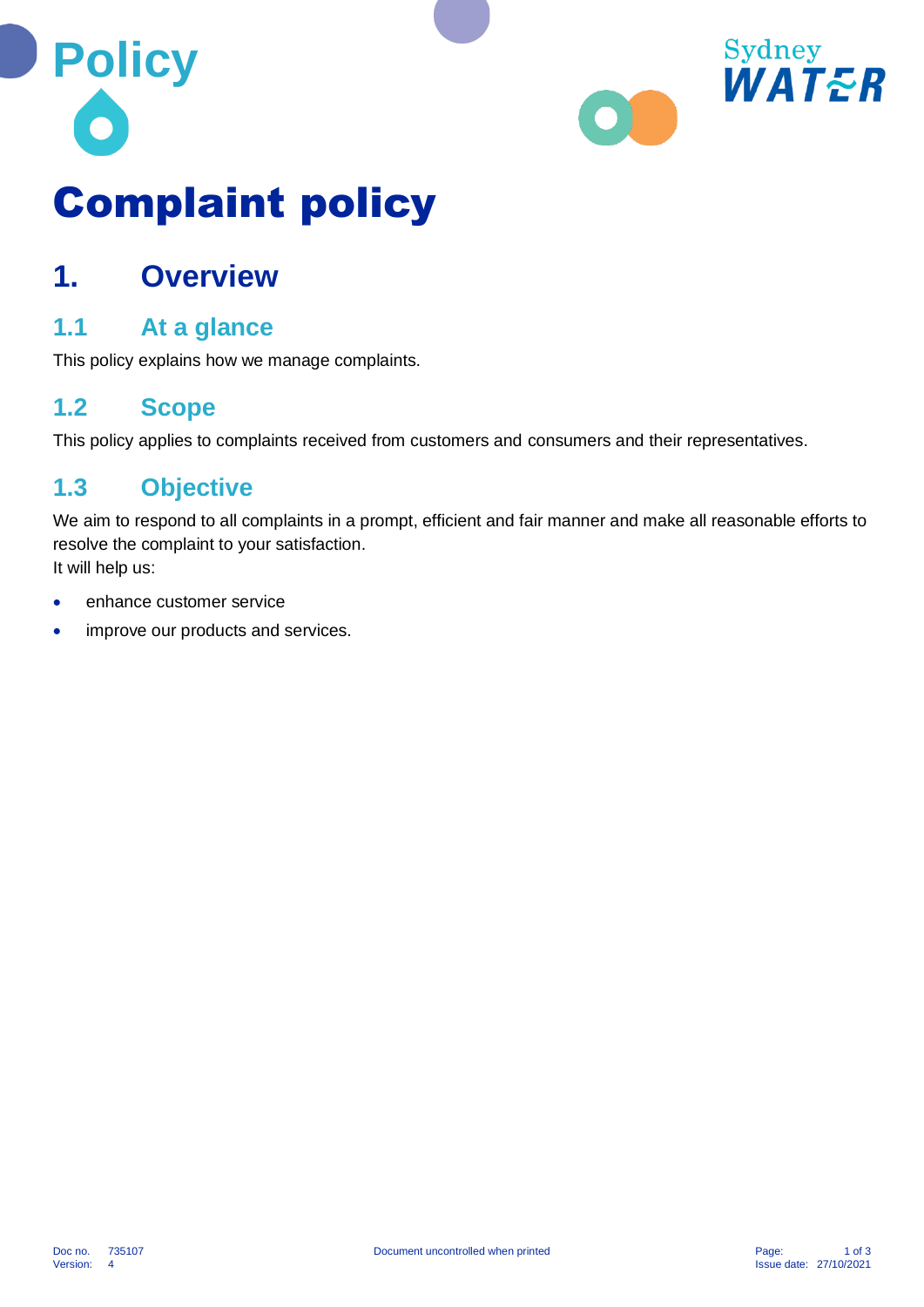## **2. Policy in detail**

We aim to resolve your complaint at the first point of contact by providing a solution or negotiating an agreed course of action. We'll respond to complaints in a prompt, efficient and fair manner and make all reasonable efforts to resolve the complaint to your satisfaction.

If it's not possible to fully investigate and resolve your complaint immediately, we'll give you an initial response within:

- two working days, if you've phoned or spoken directly to us
- five working days, if you've sent us an email or written a letter. We'll try to respond earlier by making direct contact with you.

Our initial response will be either to:

- offer you a solution, or
- explain our intended course of action to resolve your complaint.

To get an update on your complaint, you can email us, or call us on 13 20 92.

#### **2.1 How can you escalate your complaint?**

If you're not happy with our solution, you can choose to have the complaint reviewed again by a manager.

At any time, you can contact an independent dispute resolution body such as the Energy & Water [Ombudsman NSW \(EWON\),](https://www.ewon.com.au/) the [NSW Civil & Administrative Tribunal \(NCAT\)](https://www.ncat.nsw.gov.au/) or you can go through the judicial courts.

The steps to lodge and escalate a complaint with us are:

| <b>Step</b> | • Contact us by phone on 13 20 92 or<br>email by visiting sydneywater.com.au                   |
|-------------|------------------------------------------------------------------------------------------------|
|             |                                                                                                |
| Step 2      | • Request a review by a manager if you are<br>dissatisfied with the outcome                    |
|             |                                                                                                |
| <b>Step</b> | • Escalate to an independent dispute<br>resolution body - EWON, NCAT or the<br>judicial courts |
|             |                                                                                                |